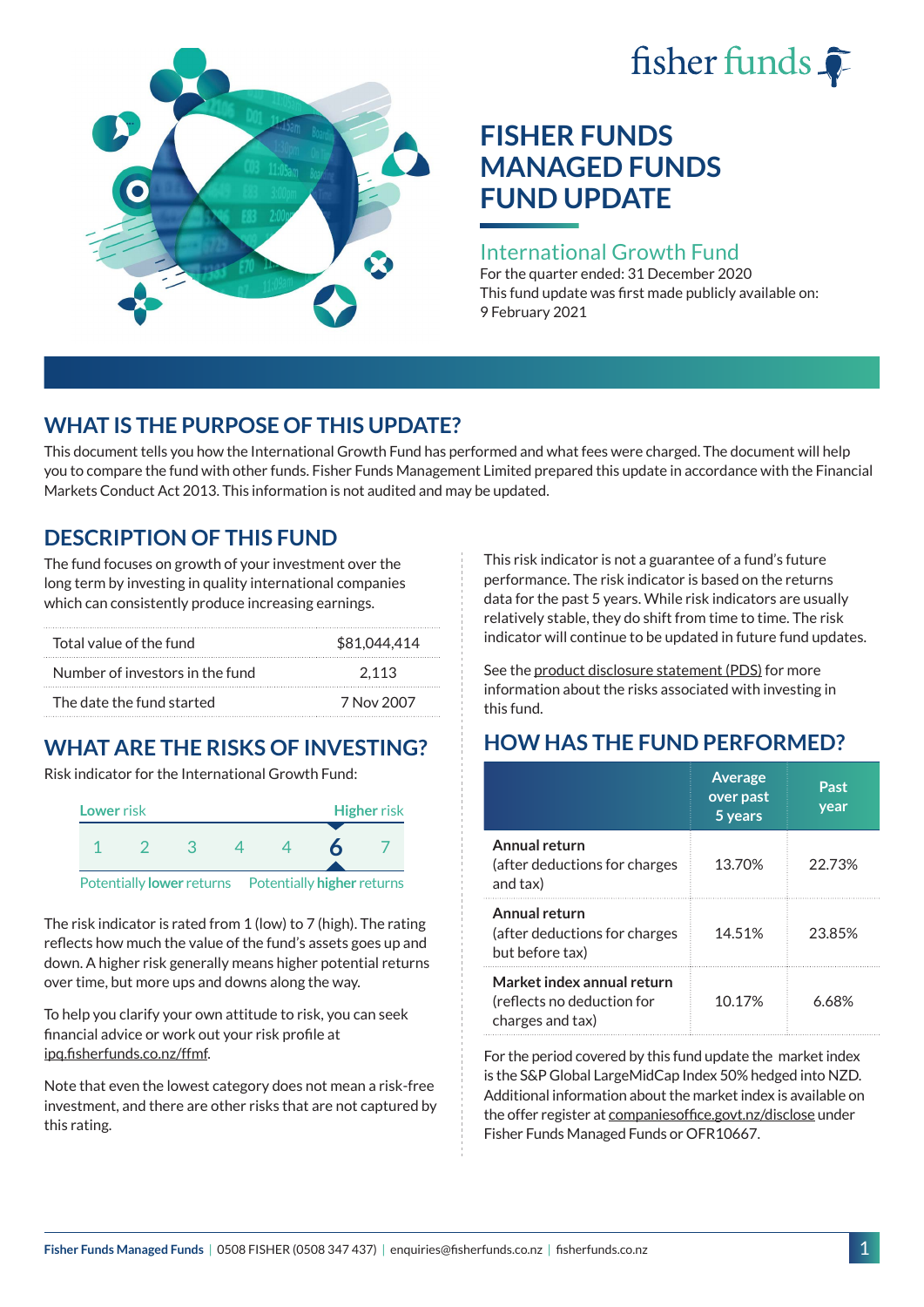## **ANNUAL RETURN GRAPH**



This shows the return after fund charges and tax for each of the last 10 years ending 31 March. The last bar shows the average annual return for the last 10 years, up to 31 December 2020.

**Important:** This does not tell you how the fund will perform in the future.

Returns in this update are after tax at the highest prescribed investor rate (PIR) of tax for an individual New Zealand resident. Your tax may be lower. The market index return reflects no deduction for charges and tax.

#### **WHAT FEES ARE INVESTORS CHARGED?**

Investors in the International Growth Fund are charged fund charges that include GST. In the year to 31 March 2020 these were:

|                                                | % of net asset value |
|------------------------------------------------|----------------------|
| <b>Total fund charges</b>                      | 2.64%                |
| Which are made up of:                          |                      |
| Total management and<br>administration charges | 1.45%                |
| Inding:                                        |                      |
| Manager's basic fee                            | 1.29%                |
| Other management and<br>administration charges | 0.16%                |
| Total performance-based fees <sup>1</sup>      | 1.19%                |

Small differences in fees and charges can have a big impact on your investment over the long term.

#### **EXAMPLE OF HOW THIS APPLIES TO AN INVESTOR**

Katie had \$10,000 in the fund at the start of the year and did not make any further contributions. At the end of the year, Katie received a return after fund charges were deducted of \$2,273 (that is 22.73% of her initial \$10,000). Katie did not pay other charges. This gives Katie a total return after tax of \$2,273 for the year.

## **WHAT DOES THE FUND INVEST IN?**

#### **Actual investment mix**

This shows the types of assets that the fund invests in.



#### **Target investment mix**

This shows the mix of assets that the fund generally intends to invest in.